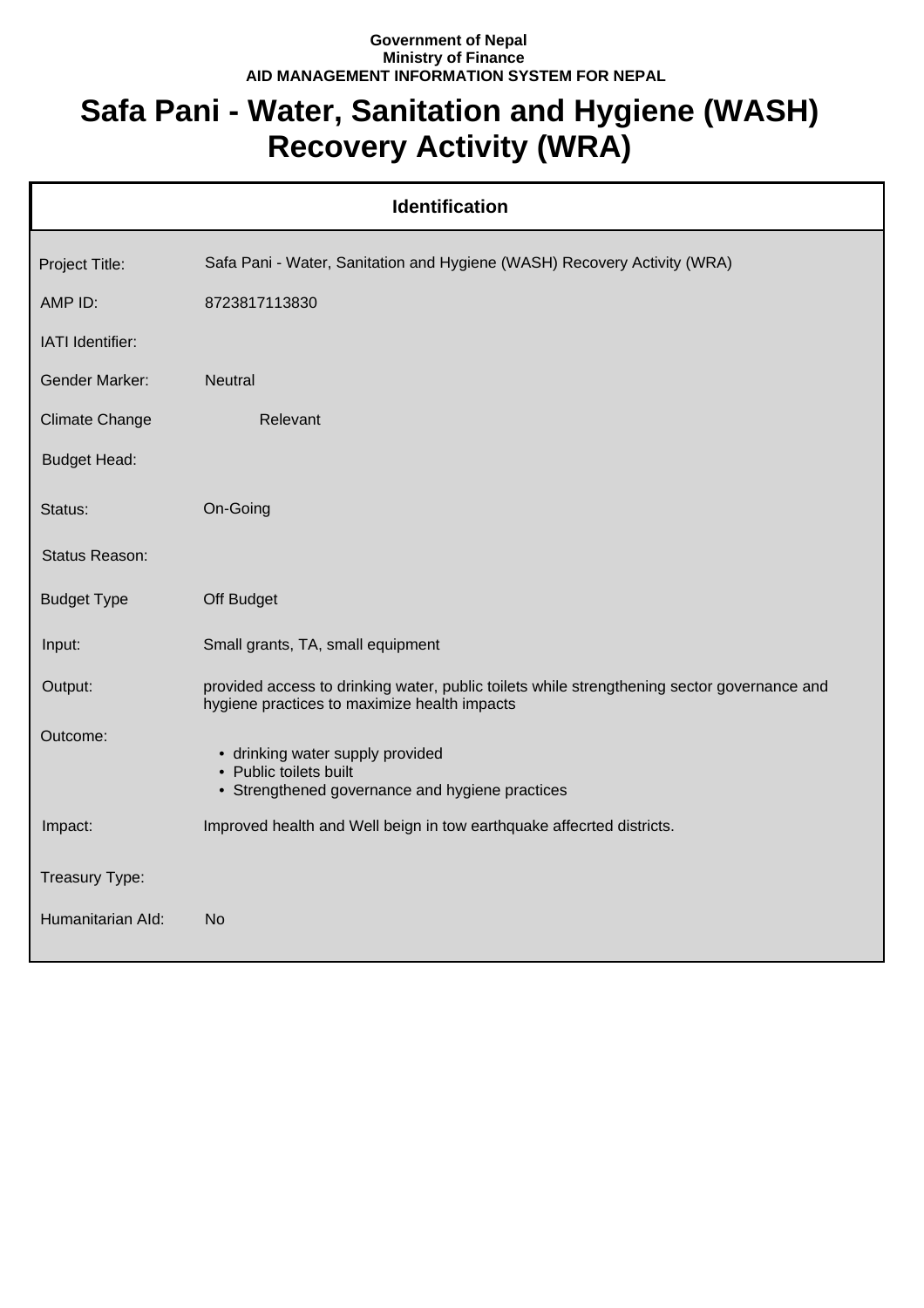| <b>Location</b>          |            |  |
|--------------------------|------------|--|
| Location                 | Percentage |  |
| Dholkha (Charikot)       | 50.0%      |  |
| Sindhupalchok (Chautara) | 50.0%      |  |

| <b>National Plan</b>                                                                              |            |
|---------------------------------------------------------------------------------------------------|------------|
| Program                                                                                           | Percentage |
| [Drinking Water and Sanitation ] [Social Development Policy ] [National Development Plan<br>(NDP) | 100.0%     |

| <b>Sector</b>                                |            |
|----------------------------------------------|------------|
| Sector                                       | Percentage |
| Nepal Sector Classification DRINKING WATER 0 | 100.0%     |

| <b>Implementing/Executing Agency</b>               |        |  |
|----------------------------------------------------|--------|--|
| Donor                                              |        |  |
| U.S. Agency for International Development          | 0.0%   |  |
| <b>Responsible Organization</b>                    |        |  |
| Ministry of Energy, Water Resources and Irrigation | 100.0% |  |
| <b>Executing Agency</b>                            |        |  |
| U.S. Agency for International Development          | 100.0% |  |
| <b>Implementing Agency</b>                         |        |  |
| <b>SEBAC</b>                                       | 100.0% |  |

|                     |                       |                    | <b>Funding</b>                |            |                     |
|---------------------|-----------------------|--------------------|-------------------------------|------------|---------------------|
| Transaction<br>Date | Type of<br>Assistance | Mode of<br>Payment | Post Earthquake<br>Assistance | Commitment | <b>Disbursement</b> |
| UNDISBURSED BALANCE |                       |                    | null                          |            |                     |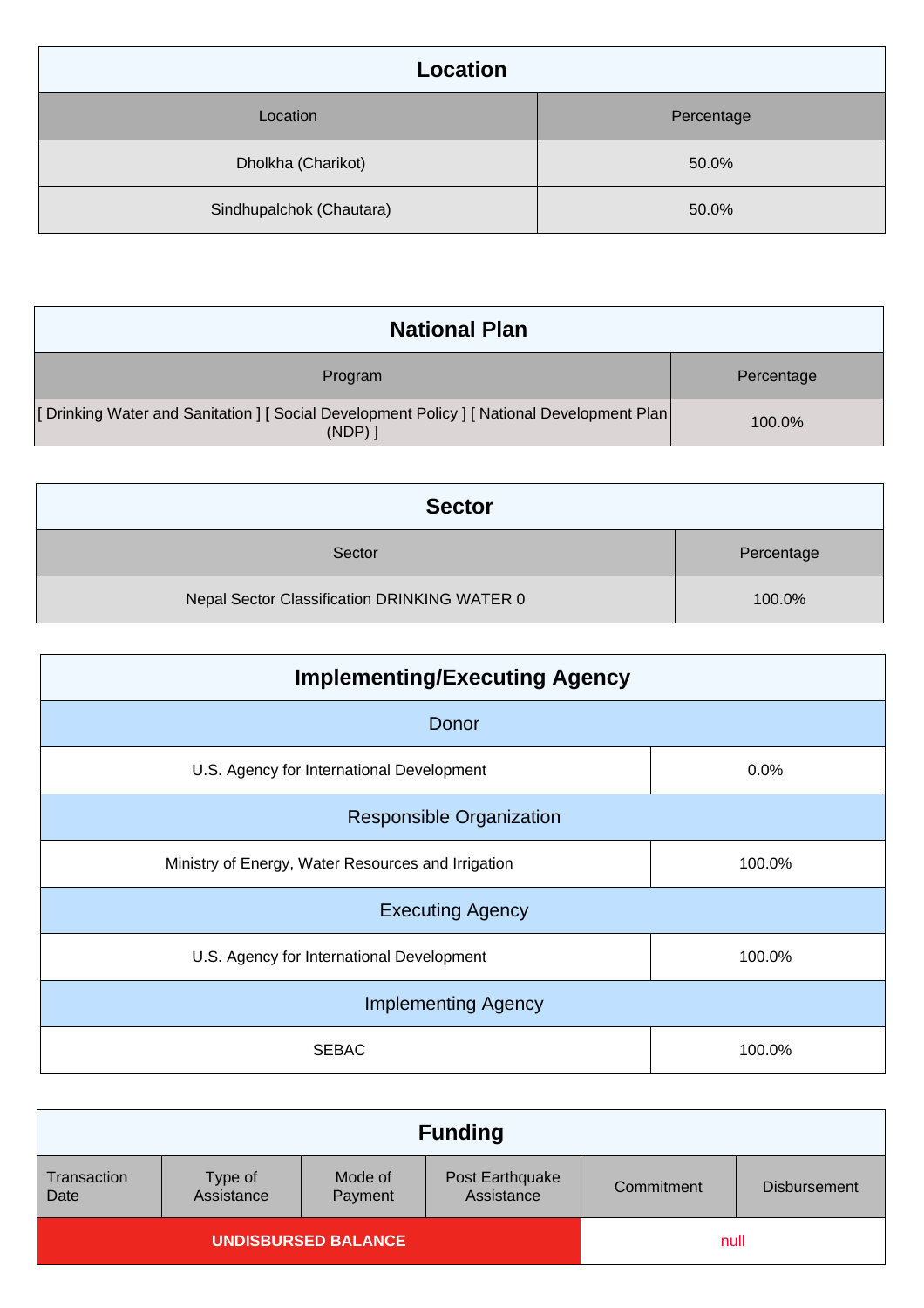| Transaction<br>Date                               | Type of<br>Assistance                            | Mode of<br>Payment | Post Earthquake<br>Assistance | Commitment | <b>Disbursement</b> |
|---------------------------------------------------|--------------------------------------------------|--------------------|-------------------------------|------------|---------------------|
|                                                   | <b>U.S. Agency for International Development</b> |                    |                               |            |                     |
|                                                   |                                                  |                    | <b>Actual</b>                 |            |                     |
| 11/27/2015                                        | <b>Grant Aid</b>                                 | Reimbursable       | No                            | 4,790,000  | Ю                   |
| 12/1/2015                                         | <b>Grant Aid</b>                                 | Reimbursable       | No                            | 0          | 1,433,149           |
| 3/31/2017                                         | Grant Aid                                        | Reimbursable       | No                            | 0          | 1,250,000           |
| 3/23/2018                                         | <b>Grant Aid</b>                                 | Reimbursable       | No                            | 0          | 1,132,188           |
| 12/19/2018                                        | <b>Grant Aid</b>                                 | Reimbursable       | No                            | -516,266   | Ю                   |
| 8/27/2019                                         | <b>Grant Aid</b>                                 | Reimbursable       | No                            | Ю          | 47,107              |
| 9/24/2019                                         | <b>Grant Aid</b>                                 | Reimbursable       | No                            | Ю          | 18,173              |
| 2/28/2020                                         | <b>Grant Aid</b>                                 | Reimbursable       | No                            | Ю          | 367,812             |
| 4/22/2022                                         | <b>Grant Aid</b>                                 | Reimbursable       | No                            | $-194,067$ | -168,762            |
| <b>Total</b>                                      |                                                  |                    | 4,079,667                     | 4,079,667  |                     |
| Total (U.S. Agency for International Development) |                                                  |                    | 4,079,667                     | 4,079,667  |                     |
| <b>UNDISBURSED BALANCE</b>                        |                                                  |                    |                               | 0          |                     |

| <b>Progress Achieved</b>       |
|--------------------------------|
| Progress Achieved:             |
| Key Problems:                  |
| Steps Taken to Solve Problems: |